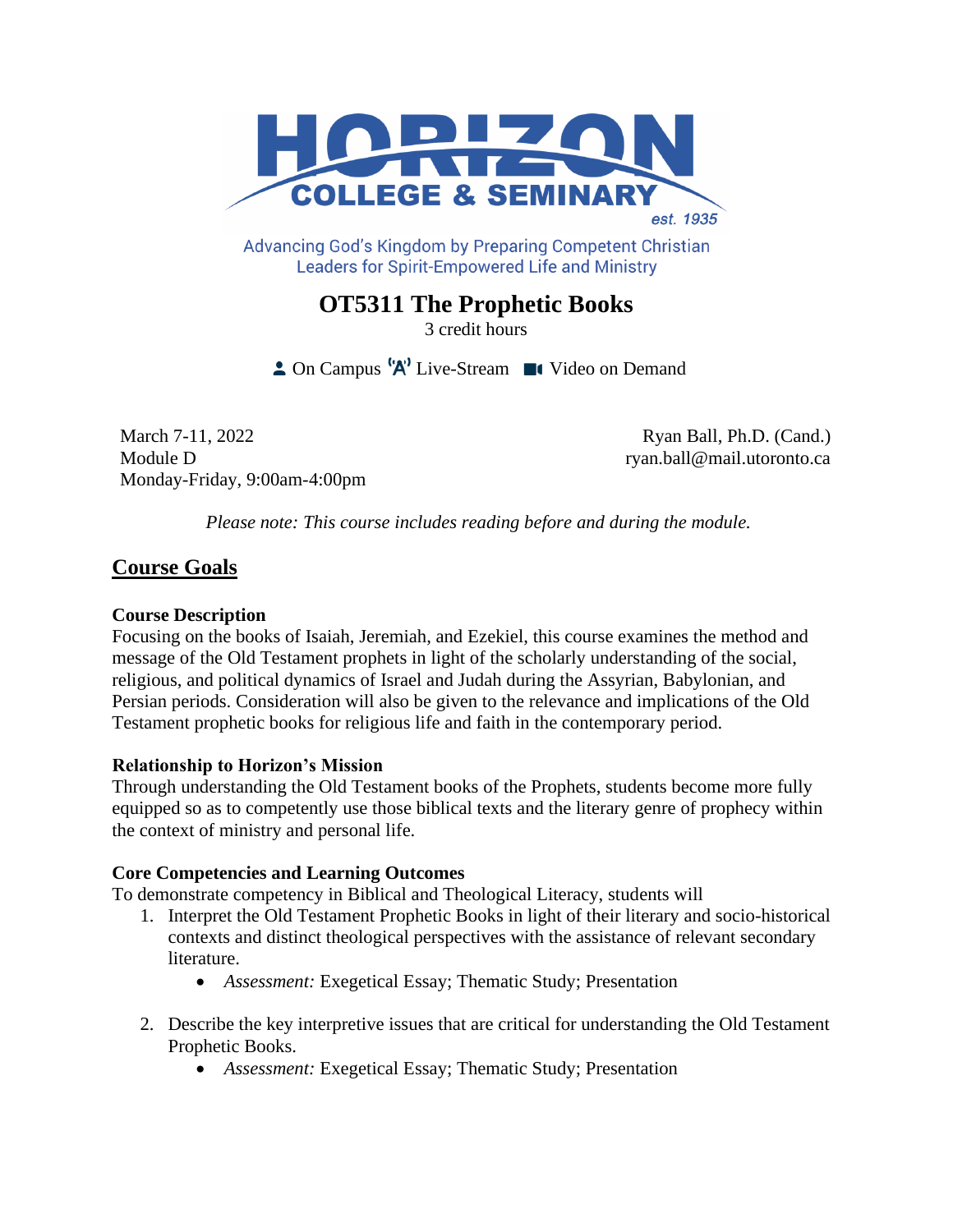- 3. Identify and explain key emphases and their significance within the Old Testament Prophetic Books.
	- *Assessment:* Exegetical Essay; Thematic Study; Observations and Questions; Reading Reflections; Presentation
- 4. Explain how the theological witness of the Old Testament Prophetic Books speaks to the way we think, live, and minister today.
	- *Assessment:* Thematic Study; Reading Reflections; Presentation

## **Course Work**

## **Required Readings**



Chisholm, Robert B., Jr. *Handbook on the Prophets: Isaiah, Jeremiah, Lamentations, Ezekiel, Daniel, Minor Prophets*. Grand Rapids, MI: Baker Academic, 2009. ISBN: 978-0801038600.

An English translation of the Bible. A translation that is more literal (e.g. LSB, NASB, ESV, CSB, etc.) is preferable to one that is more paraphrased (NIV, NLT, MSG, etc.). In class, the professor will use the ESV.

Various chapters/articles. See schedule below. These will be posted on Populi.

*Recommended*: Whether as a hard copy or through a program such as Logos or Accordance, students are encouraged to invest in a commentary on each of the Old Testament prophetic books to build their personal library. See the bibliography for ideas.

\*\*While students have the benefit of accessing their textbooks online through the [Digital](https://saskatoon.mlasolutions.com/m5/catalog/(S(3h21syce2tpjqj0wea2rbnzr))/Default.aspx?installation=HRZN)  [Theological Library,](https://saskatoon.mlasolutions.com/m5/catalog/(S(3h21syce2tpjqj0wea2rbnzr))/Default.aspx?installation=HRZN) they will not have access to the Digital Theological Library upon graduation. Therefore, we encourage students to purchase select textbooks to build their personal library. For your convenience, Horizon has partnered with Kennedy's Parable to provide textbooks.

## **Course Assignments and Activities**

## *Part I: Pre- and Mid-Module Assignments*

### 1. *Observations and Questions*.

On select readings, students will do the following: 1) Carefully read the passage; 2) Reflect on the passage; and 3) Write two critical observations and two questions that arise from the reading. These observations and questions should reflect meaningful engagement with the text. These readings and accompanying observations and questions are to be completed before the corresponding lectures. At times, these will be used for group/class discussions. While the student will complete these before the corresponding class, the student will submit them all at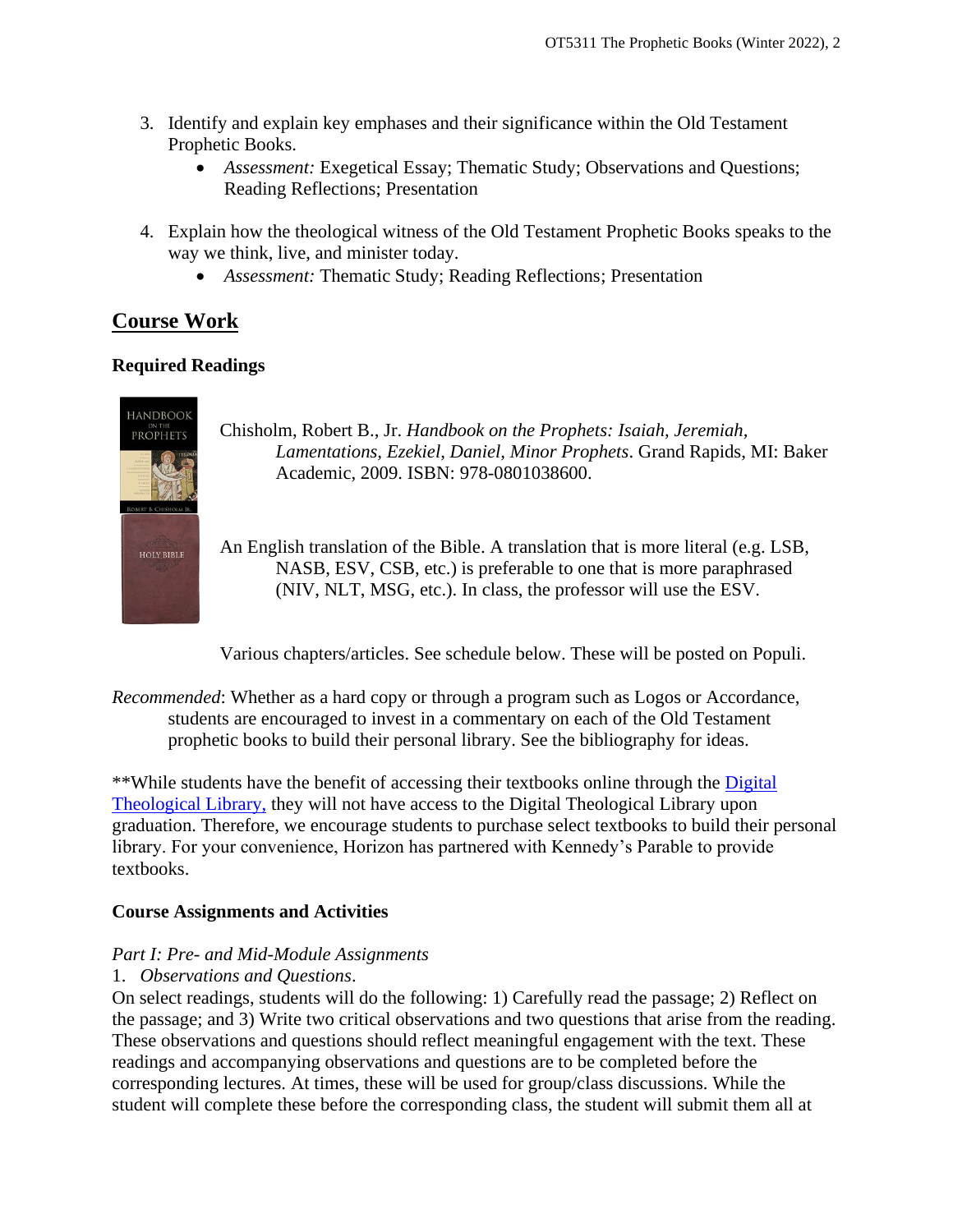once as a single assignment on the final day (Friday) of the module week. Apart from the Bible passages, the rest of the readings will be posted on Populi. The passages are outlined as follows (*note: for each passage, students will write two observations and two questions. For example, before class on Monday, each student will have prepared a total of six observations and six questions*):

| Monday    | Hays, The Message of the Prophets: A Survey of the<br>Prophetic and Apocalyptic Books of the Old Testament.<br>Grand Rapids, MI: Zondervan, 2010. (Read Chapter 2: "The<br>Prophets in History")                      |
|-----------|-----------------------------------------------------------------------------------------------------------------------------------------------------------------------------------------------------------------------|
|           | Isaiah 1<br>$\bullet$                                                                                                                                                                                                 |
|           | Isaiah 6<br>$\bullet$                                                                                                                                                                                                 |
|           |                                                                                                                                                                                                                       |
| Tuesday   | Goldingay, John. "Servant of Yahweh." In Dictionary of the<br>$\bullet$<br>Old Testament Prophets, eds. Mark J. Boda and Gordon<br>McConville, 700-07. Downers Grove, IL: InterVarsity<br>Press, 2012.                |
|           | Isaiah 39                                                                                                                                                                                                             |
|           | Isaiah 52:13-53:12                                                                                                                                                                                                    |
|           | Isaiah 66<br>$\bullet$                                                                                                                                                                                                |
| Wednesday | Friebel, Kelvin G. "Sign Acts." In Dictionary of the Old<br>$\bullet$<br>Testament Prophets, eds. Mark J. Boda and Gordon<br>McConville, 707-13. Downers Grove, IL: InterVarsity<br>Press, 2012.                      |
|           | Jeremiah 1                                                                                                                                                                                                            |
|           | Jeremiah 7<br>$\bullet$                                                                                                                                                                                               |
|           | Jeremiah 20<br>$\bullet$                                                                                                                                                                                              |
| Thursday  | Goldingay, John. The Theology of the Book of Jeremiah:<br>$\bullet$<br>The Book, the Man, the Message. Downers Grove, IL:<br>InterVarsity Press, 2021. (Read Chapter 8: "Being a<br>Prophet," 115-26).                |
|           | Jeremiah 44<br>$\bullet$                                                                                                                                                                                              |
|           | Ezekiel 4<br>$\bullet$                                                                                                                                                                                                |
|           | Ezekiel 11<br>$\bullet$                                                                                                                                                                                               |
| Friday    | Block, Daniel I. By the River Chebar: Historical, Literary,<br>$\bullet$<br>and Theological Studies in the Book of Ezekiel. Cambridge,<br>UK: James Clark & Co, 2014. (Read Chapter 1: "Preaching<br>Ezekiel," 1-24). |
|           | Ezekiel 23<br>$\bullet$                                                                                                                                                                                               |
|           | Ezekiel 36<br>$\bullet$                                                                                                                                                                                               |
|           | Ezekiel 37<br>$\bullet$                                                                                                                                                                                               |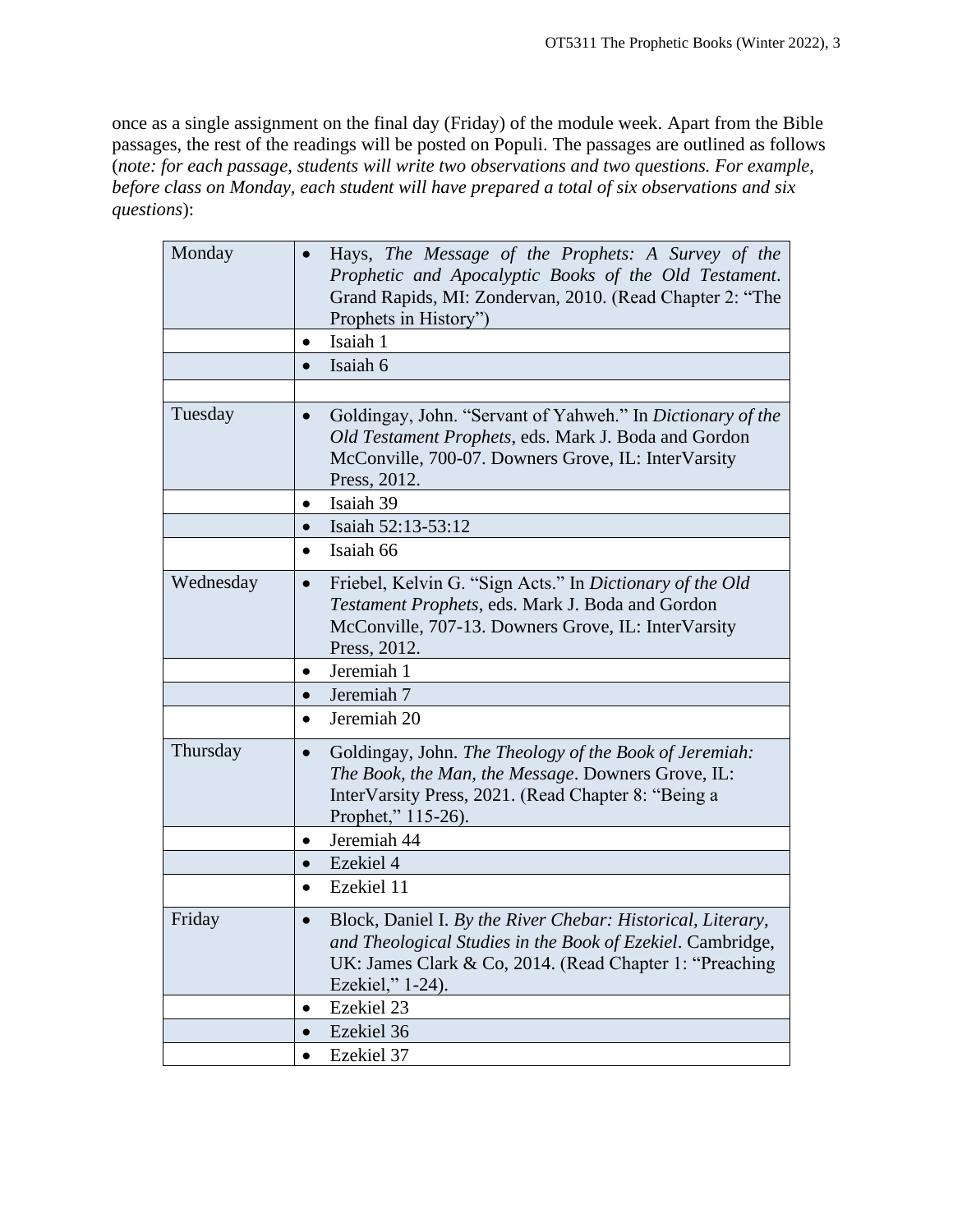- Related learning outcome(s): #3.
- **Assignment Length:** Varies (the goal is thoughtful engagement rather than a particular length)
- **Due date:** Friday, March 11.

## 2. *Presentation*.

Each student will teach on a passage from Ezekiel to the class. The presentation should cover the most pertinent historical, literary, and theological aspects of the passage. Leading from this exegesis, the student should also discuss the passage's application for the way we think, live, and minister today. Students should consult at least four scholarly sources (include citations and bibliography in the written presentation notes). The presentation should be between 10-15 minutes in length and will be followed by Q&A. The use of tools such as PowerPoint, handouts, and other teaching aids are optional; it is up to the student to determine how best to teach the material. Presentation notes (a **minimum of 3 pages**—format can vary) are to be submitted to the instructor along with any handouts by **5pm Wednesday, March 9**. These notes will comprise a key part of the student's mark and will aid the professor in evaluating the presentation. A particular passage for presentation will be assigned to each student by the instructor. Each student should contact the professor regarding their assigned passage well in advance.

- Related learning outcome(s): *#* 1, 2, 3, 4.
- **Assignment Length:** 10-15 min.
- **Due date:** Written portion due by 5pm Wednesday, March 9. Presentations will be on Thursday and/or Friday.

### *Part II: Post-Module Assignments*

## 3. *Reading Reflections*.

From the course text, Chisholm's *Handbook on the Prophets*, students are to read the chapters on Isaiah, Jeremiah (not including the section on Lamentations), and Ezekiel. After the module week has been completed, students are to read the books of Isaiah, Jeremiah, and Ezekiel in the Bible. For each of the books, students will write a short reflection (1.5-2 pgs. for each of the three Bible books). *The assignment should begin with a short initial statement confirming that the student has read the sections of Chrisholm and the Bible books of Isaiah, Jeremiah, and Ezekiel*. The reflection should be guided by the following questions: Now that the lectures have been completed, do these books make more sense? Do you see the various sections in a new light? Do you better see how the diverse parts fit together? What stands out to you now? What new insights have you gained through this reading? What questions remain for you about the book? The reflection should demonstrate meaningful engagement with the book, being sure to touch on some of the key emphases and their significance and how the message of these books speaks to us today. While students are encouraged to read the course text ahead of the module week, students are asked to wait until after the module week to write their reflections.

- Related learning outcome(s): #3, 4.
- **Assignment Length:** 1.5-2 pages for each biblical book; 5-6 pages total.
- **Due date:** Friday, March 18.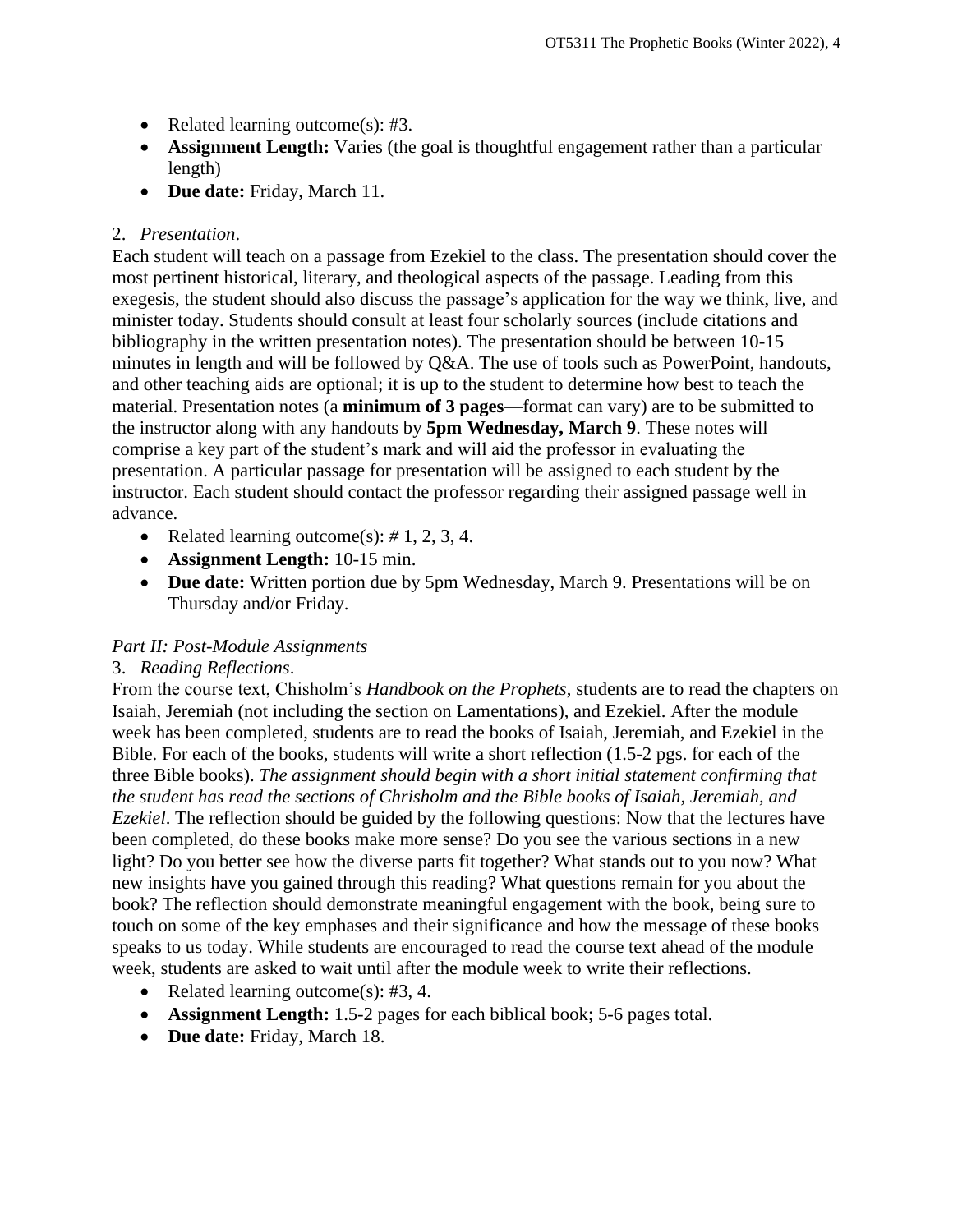### 4. *Exegetical Essay*.

Each student will write an exegetical essay on the sign of Immanuel from Isaiah 7. This paper will consist of three sections (use the following headings for your paper and note the page length/weight given to each section):

- *Part I: The Sign of Immanuel in Context* (5 pgs.) In this first section, examine the sign of Immanuel in its historical and literary context. *First*, look at the introduction and meaning of the sign in Isaiah 7. *Second*, look at the role and connection of this sign within the literary context of Isaiah 1-12. *Third*, consider the connection of this sign with the book of Isaiah as a whole. Note: since this section is concerned with the historical and literary context of the sign, do not talk about Jesus nor New Testament connections in this section!
- *Part II: The Sign of Immanuel and the New Testament* (0.5-0.75 pgs.) In this section, briefly touch on the connection of this sign to the NT. And yes, this is the place where you can start talking about Jesus.
- *Part III: Theological Insights* (0.5-0.75 pgs.) Discuss the major theological insights that rise from your study of the sign of Immanuel in Isaiah 7. Here are some helpful questions to jumpstart your thinking: What does this tell us about God and his character? What does this tell us about the nature of God's actions in history? What does this tell us about humanity and its character?

Students are encouraged to study the passage first by themselves before turning to secondary sources. Cite at minimum of five scholarly secondary sources.

- Related learning outcome(s): *#* 1, 2, 3.
- **Assignment Length:** 6-7 pages.
- **Due date:** Wednesday, March 30.

### 5. *Thematic Study*.

The final paper for this course will be a thematic paper on the theme of covenant in the book of Jeremiah. This paper will consist of three sections (use the following three headings in your paper and note the page length/weight given to each section):

- *Part I: Summary Statement of the Theme* (0.25 pgs.) In this section, provide a short and concise overview of the shape and role of this theme in the book of Jeremiah. I want to see that you are not only able to identify various traces of the theme throughout the book (i.e., *Part II*) but that you are also able to put the pieces together and succinctly state the role, development, and message of the theme as represented in the whole book of Jeremiah. Although this is the first section of the paper, in practice, students should work on *Part II* first and thoroughly study the theme, after which the student will be prepared to evaluate the whole of their research and formulate this summary statement.
- *Part II: Analysis of the Theme* (5 pgs.) Trace the theme through the book of Jeremiah. Here are some helpful questions to ask in your study: How is it used? How is it explained? Does this theme progress through the book and if so, how? How does this theme connect to the writer's various sections and central message? Note: do not discuss the theme's connections with the NT and Jesus in this section; leave that for *Part III*!
- *Part III: The Theme, the NT, and Us* (1 pg.) Address the progression of this theme into the New Testament and how it speaks to us today.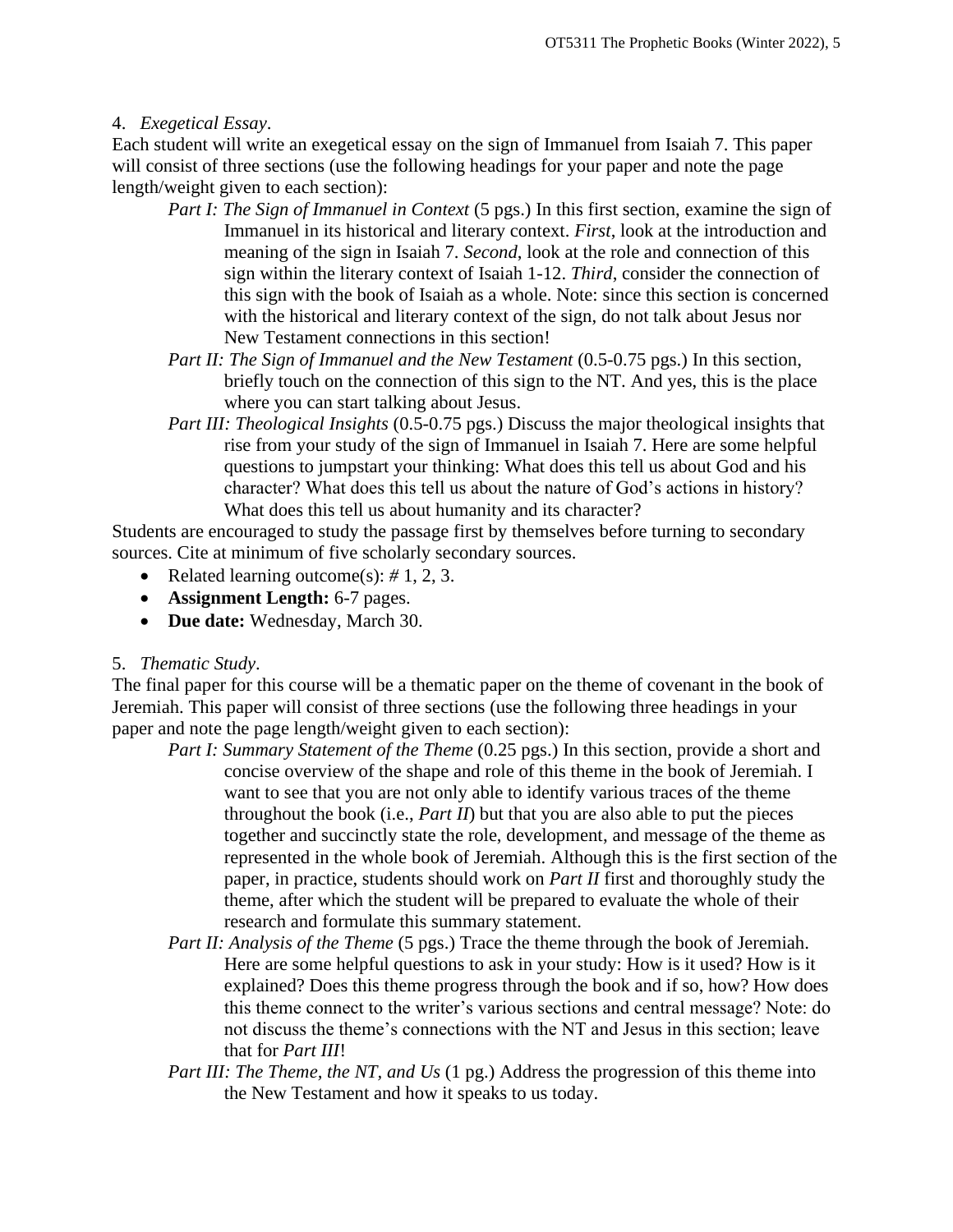While a significant portion of the paper should consist of the student working with the biblical text, secondary resources will be helpful for understanding key passages. Use a minimum of four scholarly sources.

- Related learning outcome(s): *#*1, 2, 3, 4.
- **Assignment Length:** 6-7 pages.
- **Due date:** Friday, April 8.

### **Video-on-Demand (VOD) Student Requirements**

As indicated on the course schedule, this class is being offered by VOD. Students who intend to take the course primarily through VOD are required to indicate this during their course registration. While VOD recordings are available for any student who may miss a class, non-VOD students are expected to attend class live following the class attendance policy.

- For this course, VOD students have different due dates for the following two assignments:
	- o **Observations and Questions: Due Mon, April 11**

## o **Reading Reflections: Due Fri, April 15**

- Including the module week, each week for five weeks, VOD students are required to watch and engage with all lecture content and in-class activities from one full day of the module.
- By Monday at 11:59 pm each week **(Mar 14, 21, 28, Apr 4, 11)**, VOD students will submit either as a written statement on Populi (100-250 words) or FlipGrid video (1-3 min) the following: 1) confirmation of having watched the class recordings and completed the corresponding readings; and 2) brief thoughts about what stood out most from the class, what the student has learned, and/or questions that have risen. These should demonstrate engagement with the course material. Alternatively, the student may wish to meet the professor live over Zoom. This is encouraged in place of at least one of the weekly submissions, preferably one of the initial ones (e.g., Mon, Mar 14).
- In order to pass the course, VOD students must submit all of their VOD weekly submissions. These submissions are marked are pass/fail based on whether or not they demonstrate thoughtful engagement with the lecture content and in-class activities.

| Day            | <b>Time</b>    | <b>Topics</b>                                                    |  |
|----------------|----------------|------------------------------------------------------------------|--|
| <b>Monday</b>  | $9:00 - 9:30$  | • Course Introductions                                           |  |
|                | $9:30 - 12:00$ | Introduction to the OT Prophets and Prophetic Books<br>$\bullet$ |  |
|                | $1:00 - 4:00$  | Introduction to Isaiah<br>$\bullet$                              |  |
|                |                | Isaiah 1-12: The call of Isaiah and the message of judgment      |  |
|                |                | and hope                                                         |  |
| <b>Tuesday</b> | $9:00 - 12:00$ | • Isaiah 13-39: Messages of judgment                             |  |
|                |                | Isaiah 40-55: God's servant and the message of hope<br>$\bullet$ |  |
|                | $1:00 - 4:00$  | Isaiah 40-55 cont.<br>$\bullet$                                  |  |
|                |                | Isaiah 56-66: Good news and the kingdom                          |  |
| Wednesday      | $9:00 - 12:00$ | Introduction to Jeremiah<br>$\bullet$                            |  |
|                |                | Jeremiah 1-25: Israel's broken covenant                          |  |

### **Course Outline / Class Schedule**

*\*The following schedule is a guideline. Adjustments may occur.*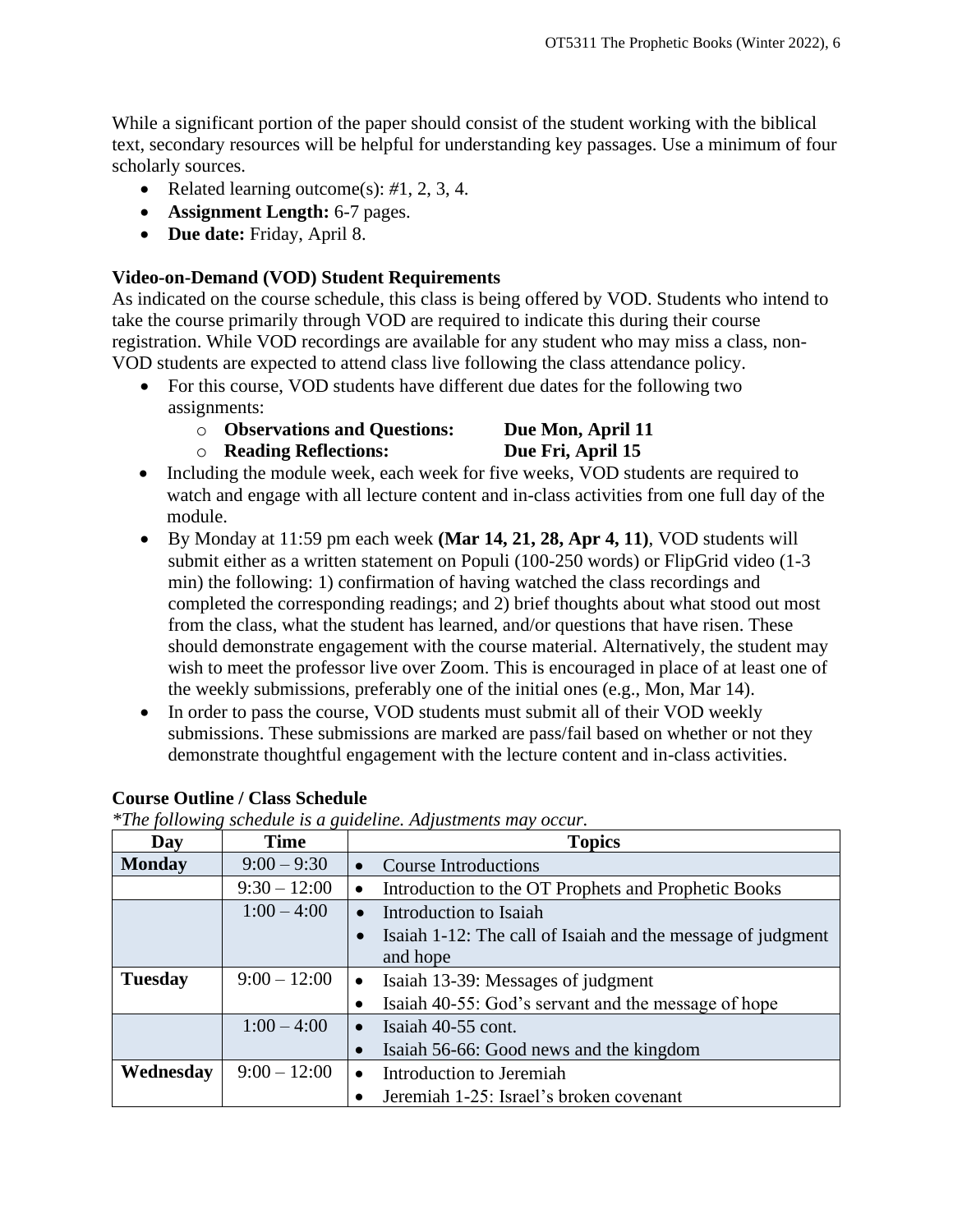|                 | $1:00 - 4:00$  | Jeremiah 26-45: Judgment and hope for Israel<br>$\bullet$ |  |  |
|-----------------|----------------|-----------------------------------------------------------|--|--|
| <b>Thursday</b> | $9:00 - 10:30$ | Jeremiah 46-52: Judgment and hope for the nations         |  |  |
|                 | $1:15 - 4:00$  | Introduction to Ezekiel                                   |  |  |
|                 |                | Ezekiel 1-11: The call of Ezekiel and the message of      |  |  |
|                 |                | judgment and hope                                         |  |  |
| Friday          | $9:00 - 12:00$ | Ezekiel 12-33: The message of judgment                    |  |  |
|                 | $1:00 - 4:00$  | Ezekiel 34-48: The message of hope                        |  |  |

• Assignments will not be accepted after Monday, May 2, 2022.

### **Estimate of Time Investment** (individual time investments may vary)

|                               |                              | $\cdot$ $\cdot$ |     |
|-------------------------------|------------------------------|-----------------|-----|
| Classroom time                | $30$ hrs                     | N/A             | N/A |
| 1. Observations and Questions | 8 hrs                        | Mar 11          | 5%  |
| 2. Presentation               | 12 hrs                       | Mar 9           | 20% |
| 3. Reading Reflections        | 20 hrs                       | Mar 18          | 15% |
| 3. Exegetical Essay           | $25$ hrs                     | Mar 30          | 30% |
| 4. Thematic Study             | $25$ hrs                     | April 8         | 30% |
|                               | Total = $\vert \sim 120$ hrs |                 |     |

## **Academic Policies**

## **General Guidelines for the Submission of Written Work**

*Formatting Papers* 

- Papers should be typed, double-spaced and follow the appropriate formatting guidelines (e.g. 1 inch margins).
- Follow the [Horizon Format Guide](https://www.horizon.edu/students/resources/) consistently.
- The length of papers should fall within  $+/-10\%$  of the stated length. Papers that fall outside the length guidelines may not be graded and will receive a grade reduction.

Failure to follow these guidelines warrants a grade reduction.

## *Submitting Your Assignments*

Assignments should be submitted via **Populi**. The resource at this link [https://support.populiweb.com/hc/en-us/articles/223792507-How-to-submit-work-for](https://support.populiweb.com/hc/en-us/articles/223792507-How-to-submit-work-for-assignments)[assignments](https://support.populiweb.com/hc/en-us/articles/223792507-How-to-submit-work-for-assignments) explains how to submit assignments on Populi (the link to the video is also available on the info tab of the Populi course page).

## **Late Assignments and Extensions**

All assignments are due when stated by the professor or, if not specified, within 8 weeks after the first day of class. Please contact the professor well in advance if you would like to request an adjustment to any of your due dates. A late penalty will be assessed for all overdue assignments: 1-3 days late, penalty of 10%; 4-6 days late, penalty of 20%. After six days late, an assignment receives a grade of 0.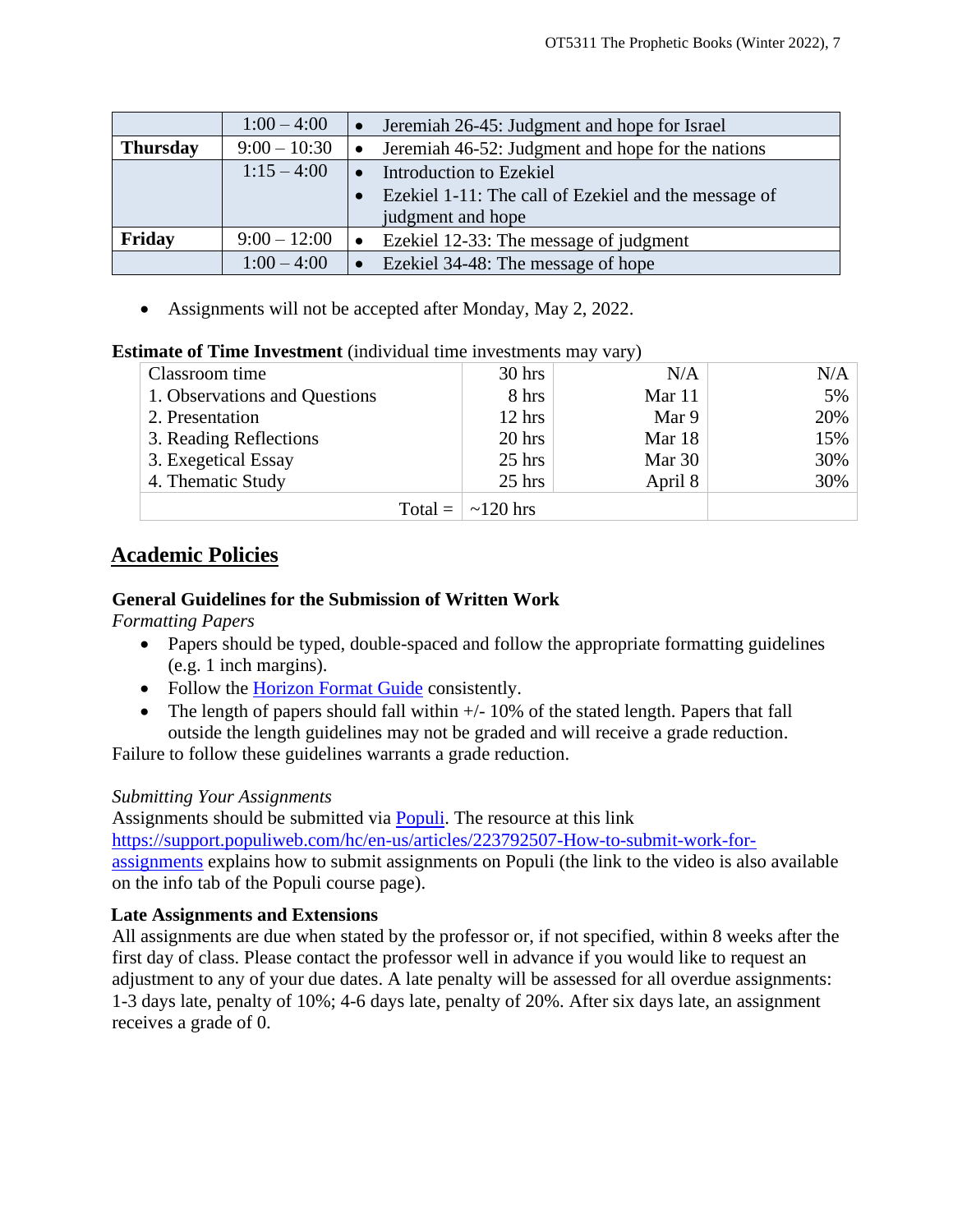| Grade        | Percentage | <b>GPA</b> | Descriptor          |
|--------------|------------|------------|---------------------|
| $A+$         | 97-100%    | 4          | Exceptional         |
| A            | 93-96%     | 4          | Excellent           |
| $A-$         | 90-92%     | 3.7        | Excellent           |
| $B+$         | 87-89%     | 3.3        | Good                |
| B            | 83-86%     | 3.0        | Good                |
| $B -$        | 80-82%     | 2.7        | Good                |
| $C+$         | 77-79%     | 2.3        | Satisfactory        |
| $\mathsf{C}$ | 73-76%     | 2.0        | Satisfactory        |
| $C-$         | 70-72%     | 1.7        | Satisfactory        |
| $D+$         | 67-79%     | 1.3        | <b>Minimal Pass</b> |
| D            | 63-66%     | 1.0        | <b>Minimal Pass</b> |
| D-           | 60-62%     | 0.7        | <b>Minimal Pass</b> |
| F            | $<,60\%$   |            | Failure             |

### **Grading**

### **Academic Honesty**

Horizon uses the University of Saskatchewan definition of plagiarism described as "the presentation of the work or idea of another in such a way as to give others the impression that it is the work or idea of the presenter. Adequate attribution is required. What is essential is that another person have no doubt which words or research results are the student's and which are drawn from other sources" (Office of the University Secretary, 2012). Students are expected to give due recognition to sources from which all substantial phrases, sentences or even ideas are drawn. Note also that you may not submit work done in one course to satisfy the requirements of another course (unless both instructors agree beforehand to accept such work). See [here](http://www.turnitin.com/assets/en_us/media/plagiarism_spectrum.php) for examples of plagiarism and further guidelines in the Seminary [Student Handbook.](https://www.horizon.edu/students/resources/)

### **Disability Services Information**

If you would benefit from learning accommodations due to pre-existing physical or mental health conditions or learning disabilities, contact the Academic or Student Life departments at the beginning of the course. Horizon will work to meet your learning and/or physical needs where possible. If any conditions arise during the course that you wish to disclose, please contact us as soon as possible. In all cases you will need to provide current [documentation](https://www.horizon.edu/students/support/) of the disability or condition you wish to disclose. Horizon takes appropriate care to ensure confidentiality about any such disclosures. For more information, contact Bob Williamson, Dean of Students, at [bwilliamson@horizon.edu;](mailto:bwilliamson@horizon.edu) Heather Wood, Associate Dean of Students, at [hwood@horizon.edu;](mailto:hwood@horizon.edu) or Leanne Bellamy, Academic Coach, at [lbellamy@horizon.edu.](mailto:lbellamy@horizon.edu)

### **Class Attendance**

Students should attend all classes in order to facilitate competency development. Students are expected to be present through the delivery method that they registered for, either on campus or through live-streaming. A student must be present for the full duration of a class period in order to be registered as present for the class. In the case of illness or other unforeseen circumstances, students may miss one day of a module course or three days of class in a term or semester course without academic penalty. Students who are absent for more than the number of classes stated above will automatically fail the course. Students wishing to be exempted from this policy due to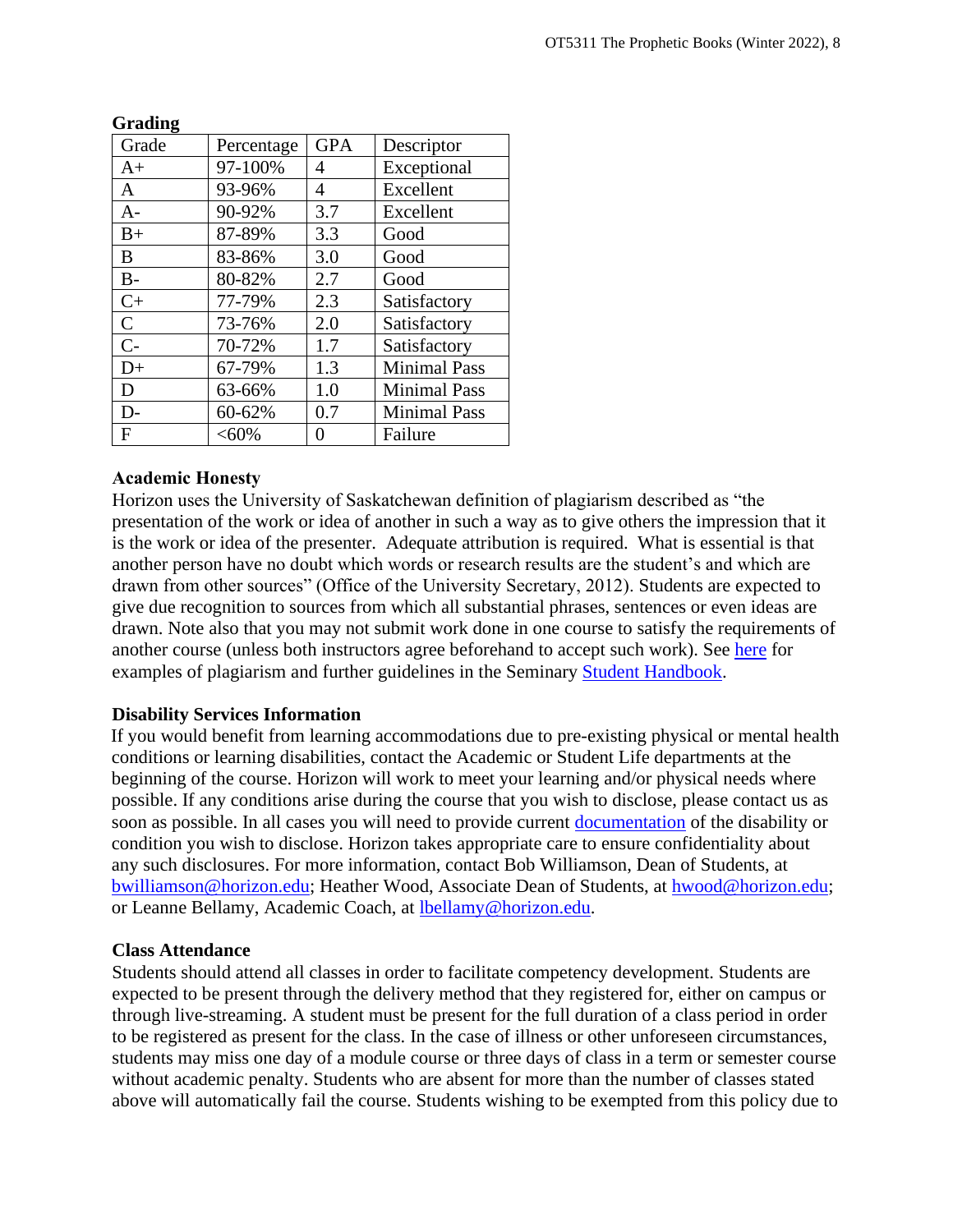extenuating circumstances may make an academic appeal, where they will need to document and verify those circumstances. Students who miss a class are responsible to get missed notes or handouts from another student, rather than from the professor.

### **Campus Health Policy**

Do not come on campus if you are experiencing symptoms (even if they are mild) of fever, cough, shortness of breath, sore throat, chills, runny nose, or a loss of your sense of taste or smell. If you have any of these symptoms, do not return to campus until advised by Public Health. You should self-isolate and contact HealthLine 811 for advice on whether you should be tested for COVID-19. This will help keep others safe and possibly spare them from self-isolation and testing. While you are in self-isolation, you may attend class online. The link to access your class is posted on the course page on Populi, under the Syllabus tab, under Links on the right side of the page.

## **Live-Streaming Etiquette**

If attending class online via live-stream, keep your camera on and stay present and attentive throughout the class session, extending the gift of full engagement. Access your class with a computer (preferably) or tablet, not a cell phone. Arrive to class on time, and dress as you would if you were attending class on campus. Join the class from a quiet space with minimal background noise, and mute your microphone until you wish to speak to the class.

## **Use of Technology**

Horizon encourages the use of electronic devices in the classroom to enhance learning. Careful consideration must be given to privacy issues, copyrighted materials, and the general care and concern for others. Please respect the following classroom policies:

- Please use online access for course learning only. This is a matter of respect for the instructor's teaching, your own learning, and fellow students who may be distracted by other uses.
- Students should secure permission from the instructor to record any teaching material. This includes PowerPoint slides, white board illustrations, notes, and any form of audio or video.
- Student feedback is a valuable input for course improvements. Please resolve any classroom grievance about the instructor or course with the instructor personally, through the Horizon College and Seminary grievance procedures, or the Populi-based course evaluations. It is inappropriate to air classroom grievances on a social media platform.
- When instructors use recording mechanisms in the classroom, recorded materials will be used for the sole purpose of instruction and cannot be released to any social media outlet without the written consent of the students whose images have been recorded.
- In general, it is not acceptable to share photographs or videos of students in the classroom setting without permission from those whose images appear in such media.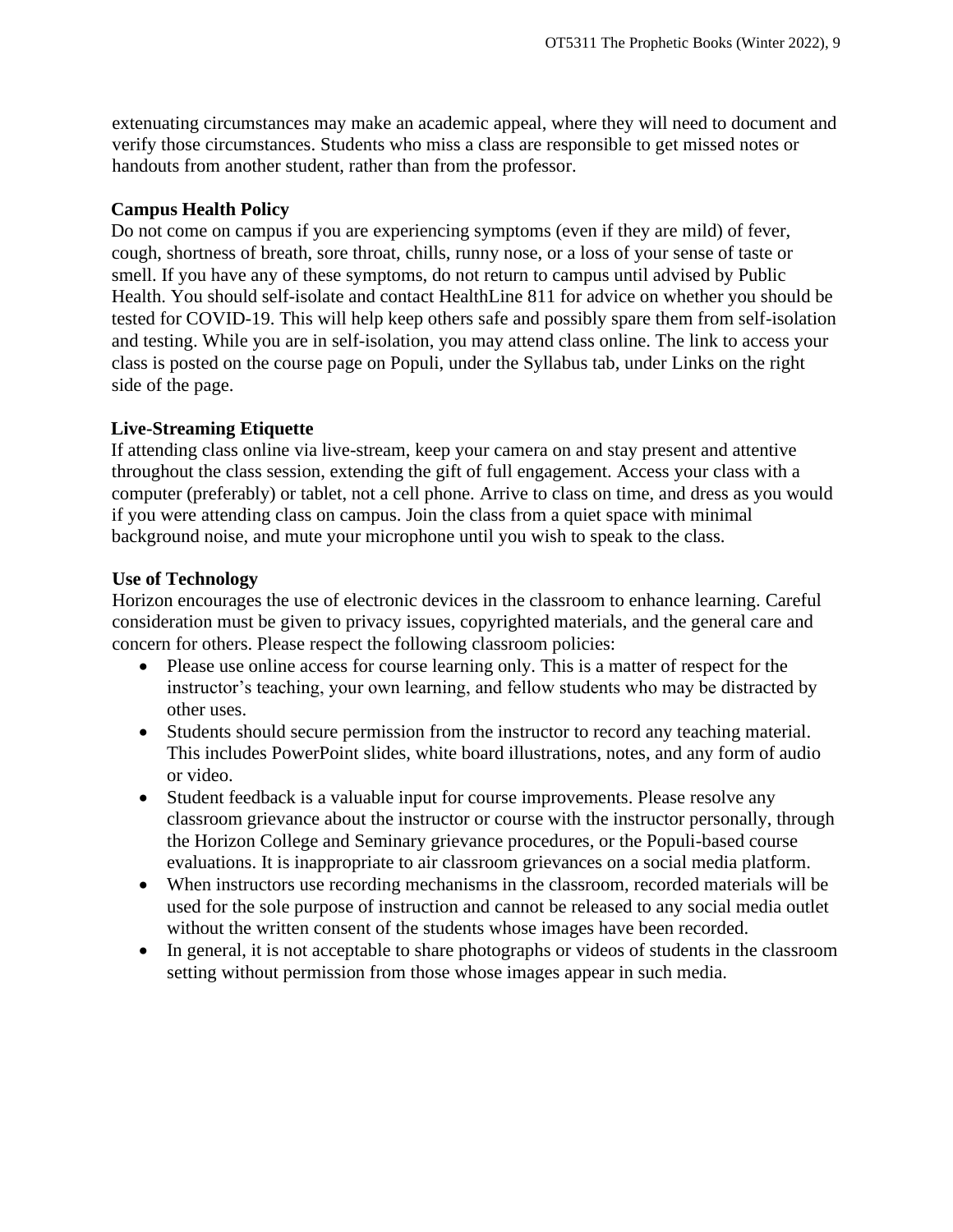### **Bibliography**

#### **General**

- Blenkinsopp, Joseph. *A History of Prophecy in Israel*. Revised ed. Louisville, KY: Westminster John Knox, 1996.
- Boda, Mark J., and Gordon McConville, eds. *Dictionary of the Old Testament Prophets*. Downers Grove, IL: InterVarsity Press, 2012.
- Chisholm, Robert B., Jr. *Handbook on the Prophets: Isaiah, Jeremiah, Lamentations, Ezekiel, Daniel, Minor Prophets*. Grand Rapids, MI: Baker Academic, 2009.
- Hays, Daniel J. *The Message of the Prophets: A Survey of the Prophetic and Apocalyptic Books of the Old Testament*. Grand Rapids, MI: Zondervan, 2010.
- Van de Mieroop, Marc. *A History of the Ancient Near East ca. 3000-323 BC*. 4th ed. Malden, MA: Wiley Blackwell, 2016.

### **Isaiah**

Childs, Brevard S. *Isaiah: A Commentary*. OTL. Louisville, KY: Westminster John Knox, 2001. Blenkinsopp, Joseph. *Isaiah*. 3 Vols. AB 19, 19A, 20. New York, NY: Doubleday, 2000-03.

- Goldingay, John. *The Message of Isaiah 40-55: A Literary-Theological Commentary*. New York, NY: T&T Clark, 2005.
	- \_\_\_\_\_. *The Theology of the Book of Isaiah*. Downers Grove, IL: InterVarsity Press, 2014.
- Motyer, J. Alec. *The Prophecy of Isaiah: An Introduction & Commentary*. Downers Grove, IL: InterVarsity Press, 1998.
- Oswalt, John N. *The Book of Isaiah*. 2 Vols. NICOT. Grand Rapids, MI: Eerdmans, 1986-98. \_\_\_\_\_. *Isaiah*. NIVAC. Grand Rapids, MI: Zondervan, 2003.

Smith, Gary V. *Isaiah*. 2 Vols. NAC. Nashville, TN: B&H Publishing, 2007-09.

#### **Jeremiah**

Allen, Leslie C. *Jeremiah: A Commentary*. OTL. Louisville, KY: Westminster John Knox, 2008. Brueggemann, Walter. *The Theology of the Book of Jeremiah*. Old Testament Theology. New York, NY: Cambridge University Press, 2007.

Dearman, J. Andrew. *Jeremiah, Lamentations*. NIVAC. Grand Rapids, MI: Zondervan, 2002. Fretheim, Terence E. *Jeremiah*. SHBC. Macon, GA: Smyth & Helwys, 2002.

Goldingay, John. *The Book of Jeremiah*. NICOT. Grand Rapids, MI: Eerdmans, 2021.

- \_\_\_\_\_. *The Theology of the Book of Jeremiah: The Book, the Man, the Message*. Downers Grove, IL: InterVarsity Press, 2021.
- Kidner, Derek. *The Message of Jeremiah*. BST. Downers Grove, IL: InterVarsity Press, 1987.
- Longman III, Tremper. *Jeremiah, Lamentations*. Understanding the Bible Commentary Series. Grand Rapids, MI: Baker, 2008.
- O'Connor, Kathleen M. *Jeremiah: Pain and Promise*. Minneapolis, MN: Fortress Press, 2011. Thompson, J. A. *The Book of Jeremiah*. NICOT. Grand Rapids, MI: Eerdmans, 1980.
- Wright, Christopher. *The Message of Jeremiah*. The Bible Speaks Today. Downers Grove, IL: InterVarsity Press, 2014.

### **Ezekiel**

Allen, Lesli C. *Ezekiel*. 2 Vols. WBC. Dallas, TX: Word, 1990-94.

Block, Daniel I. *The Book of Ezekiel*. 2 Vols. NICOT. Grand Rapids, MI: Eerdmans, 1997-98.